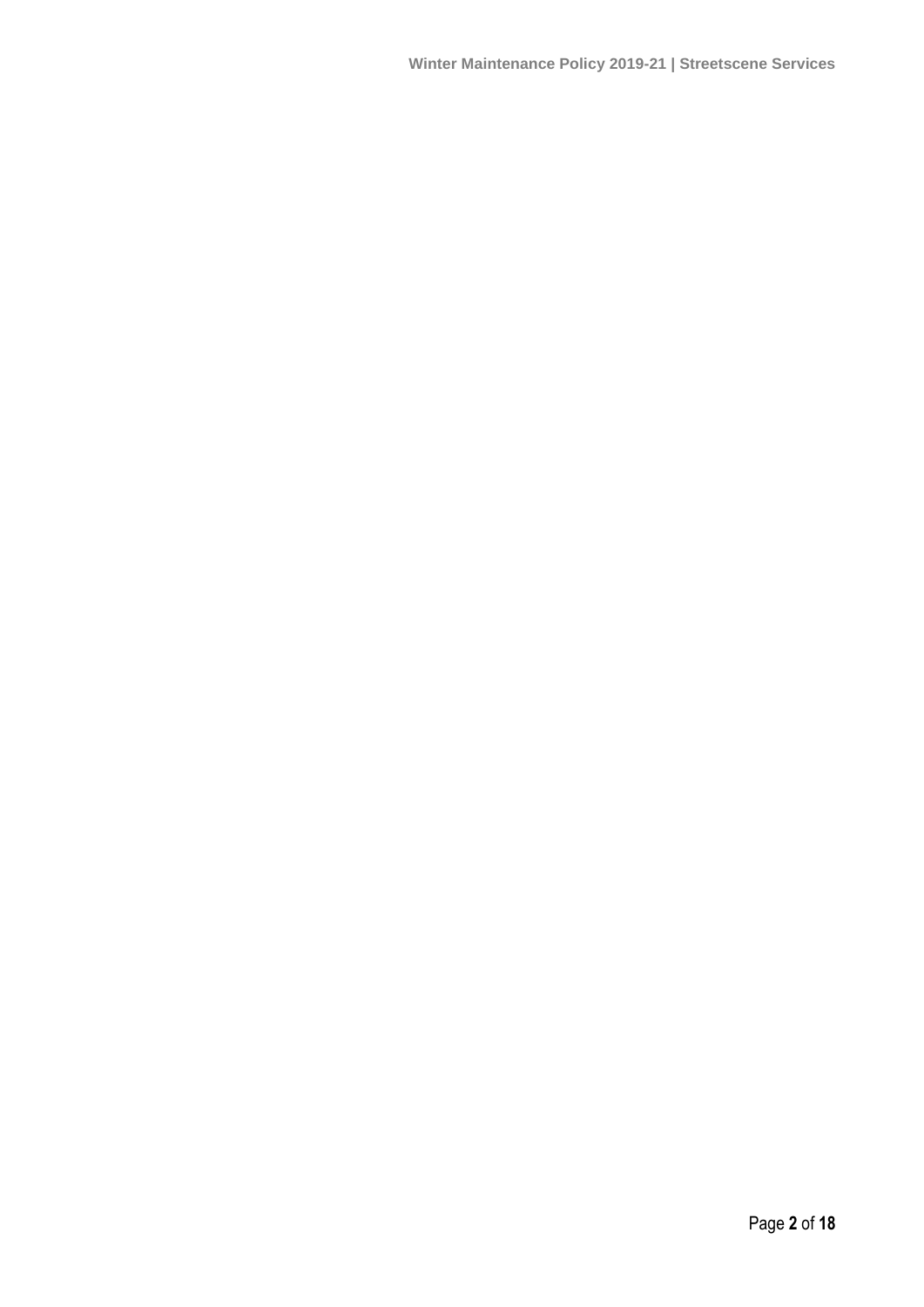# **Contents**

| 1              |      |                                                                |  |  |  |  |  |
|----------------|------|----------------------------------------------------------------|--|--|--|--|--|
| $\overline{2}$ |      |                                                                |  |  |  |  |  |
| $\mathbf{3}$   |      |                                                                |  |  |  |  |  |
|                | 3.1  |                                                                |  |  |  |  |  |
|                | 3.2  |                                                                |  |  |  |  |  |
|                | 3.3  |                                                                |  |  |  |  |  |
|                | 3.4  |                                                                |  |  |  |  |  |
|                | 3.5  |                                                                |  |  |  |  |  |
|                | 3.6  |                                                                |  |  |  |  |  |
|                | 3.7  |                                                                |  |  |  |  |  |
|                | 3.8  |                                                                |  |  |  |  |  |
|                | 3.9  |                                                                |  |  |  |  |  |
|                | 3.10 |                                                                |  |  |  |  |  |
|                | 3.11 |                                                                |  |  |  |  |  |
|                | 3.12 |                                                                |  |  |  |  |  |
|                | 3.13 |                                                                |  |  |  |  |  |
|                | 3.14 | High Winds - Flintshire Bridge Closure/Restriction Procedure16 |  |  |  |  |  |
|                | 3.15 |                                                                |  |  |  |  |  |
| 4              |      |                                                                |  |  |  |  |  |
| 5              |      |                                                                |  |  |  |  |  |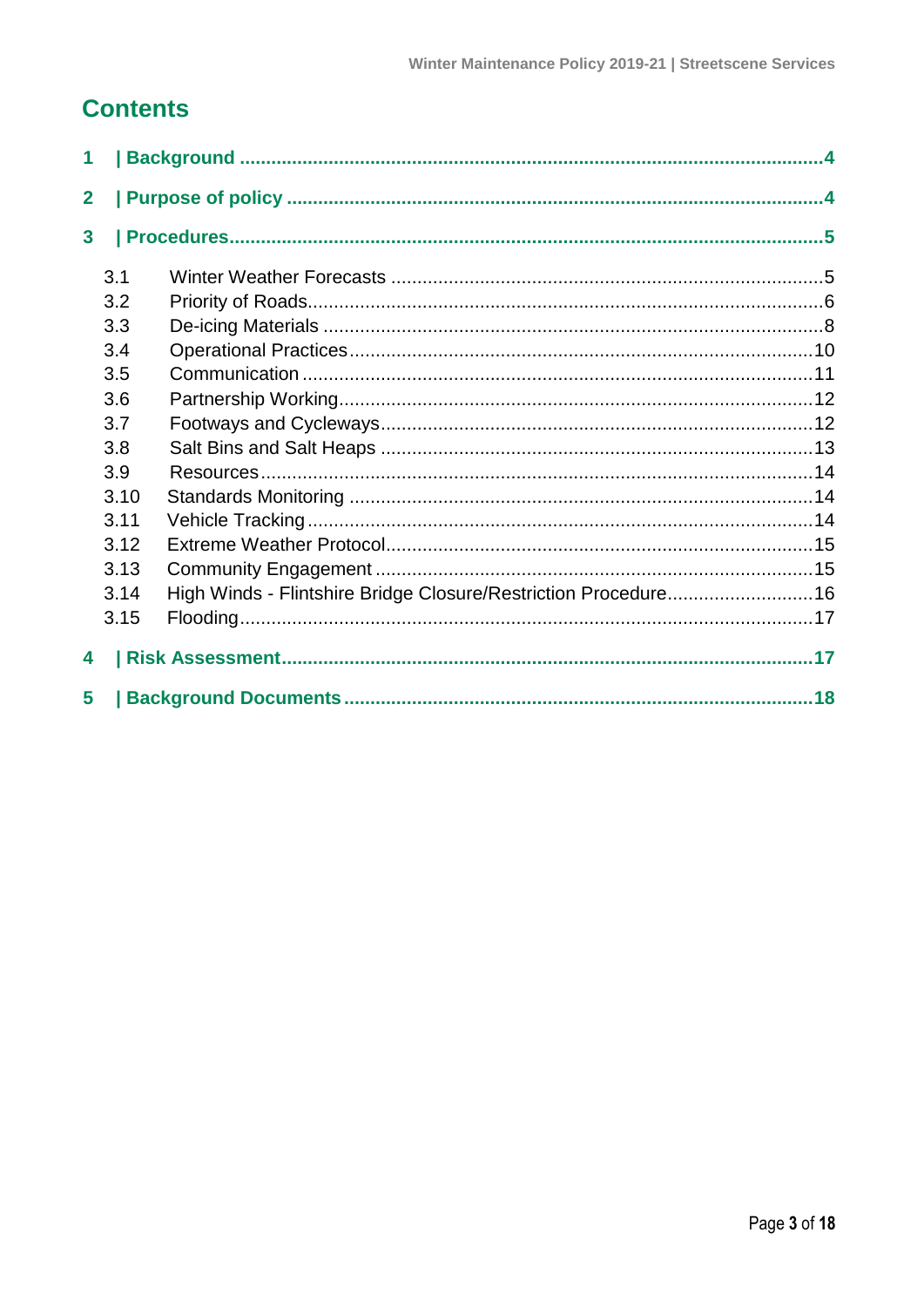# <span id="page-3-0"></span>**1 | Background**

**1.1** Section 41 of the Highways Act 1980 places a statutory duty on the Highway Authority to maintain the highway, as follows:-

> *"(1A) In particular, a Highway Authority is under a duty to ensure, so far as is*  reasonably practicable, that a safe passage along a highway is not *endangered by snow or ice."*

- **1.2** The legislation does not impose an absolute duty but rather involves a balance between the degree of risk and the steps necessary to eliminate the risk.
- **1.3** In order to provide a statutory defence, a County Policy on winter maintenance services is required which should be reviewed on a regular basis.
- **1.4** The requirement to ensure compliance with Section 1.3 has been emphasised in collaborative meetings that have taken place amongst the six North Wales Authorities following the Coroner's inquest into the winter maintenance incidents that have occurred in North Wales Authorities during recent years.
- **1.5** The level of service for County Roads is determined by the elected Members of each Council. This is based on a risk assessment approach to determining a cost effective hierarchy of routes and treatments. The Authority believes that the level of service meets the requirements on the current interpretation of *'reasonably*  **practicable'** but will continue to keep service provision under review, particularly in respect of any legal judgements. A review of the Winter Maintenance operations is undertaken each year before the winter season.

# <span id="page-3-1"></span>**2 | Purpose of policy**

- **2.1** To demonstrate compliance with the statutory duties of the Highway Authority by recording a managed, cost effective approach to providing winter maintenance service in the interest of public safety.
- **2.2** To provide a statutory defence against third party claims.
- **2.3** To inform and involve Members in the procedures associated with the winter maintenance service
- **2.4** To set out the aims and standards for the winter maintenance service, the facilities and resources available and guidance as to how the aims and standards are to be achieved.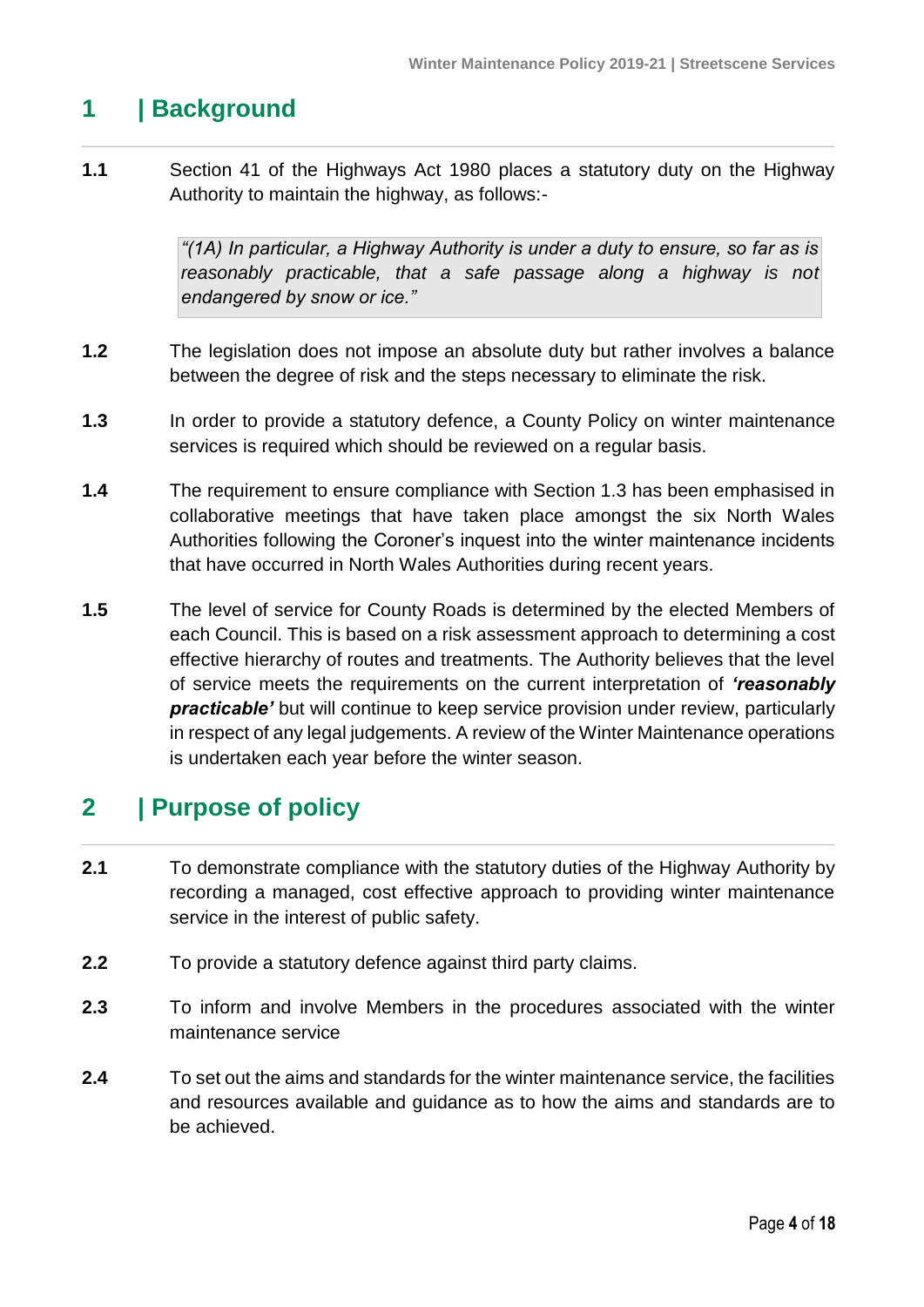# <span id="page-4-0"></span>**3 | Procedures**

## <span id="page-4-1"></span>**3.1 Winter Weather Forecasts**

- **3.1.1** Daily weather forecasts are received throughout the winter period and are specific to Flintshire County Council. The forecast is currently provided by MetDesk. MetDesk utilise their experience at weather forecasting combined with additional data from weather models and information provided by Ice Prediction sensors situated at:
	- 1. A55 at Brynford
	- 2. A541 at Hendre

to predict the weather for a 36 hour period from approximately 12-noon daily. The weather forecast is provided through a web based system and this forms the basis of the decision making process with regards to gritting actions taken in the interest of road safety over the succeeding 24 hours.

- **3.1.2** The Forecast Provider provides forecast information in the in the following format:
	- ► Projected road surface temperature graphs for two ice sensor sites within the County and others in the neighbouring Counties. These sites have been specifically chosen to provide information which is considered representative of the whole County.
	- A site specific forecast for each of the ice sensor sites covering a 36hour period from the time of issue (normally 12:00 hrs).
	- A 24-hour consultancy service, staff can talk to forecasters at the Weather Centre to expand on the general forecast.
	- A 2-5 day forecast text indicating the outlook.
	- ► A morning summary in text describing the events of the night before and a preliminary forecast covering the succeeding 24 hours.
	- ► Alerts and forecast amendments electronically and by direct contact throughout the 24 hour period.
- **3.1.3** A cross boundary partnership approach is adopted throughout the North Wales Authorities and in conjunction with North & Mid Wales Trunk Road Agency (NMWTRA) to ensure an effective and consistent service delivery.
- **3.1.4** A North Wales protocol for distributing daily weather forecasting information and proposed action details has been formally adopted. This has been coordinated through the North and Mid Wales Trunk Road Agency (NMWTRA) and has established improved communications between neighbouring Authorities, NMWTRA and North Wales Police. The actions of all the North Wales Authorities are recorded on the Forecast Provider web page for all partner authorities to view.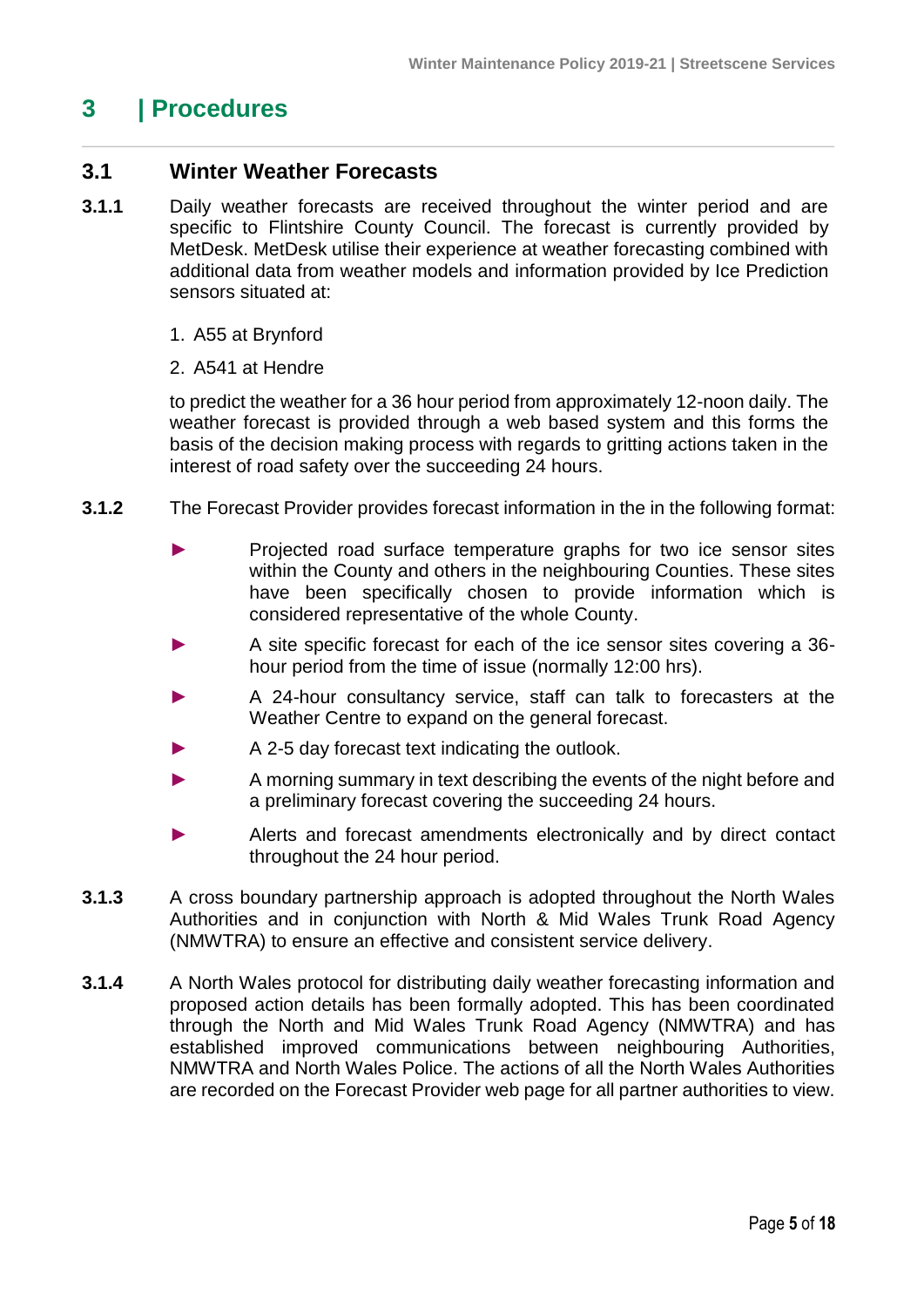# <span id="page-5-0"></span>**3.2 Priority of Roads**

- **3.2.1** Roads within the Authority have been prioritised for treatment into Priority 1, 2 and 3 routes.
- **3.2.2 Priority 1 routes** are roads carrying substantial volumes of traffic having characteristics, which require protection from frost throughout the night. These routes form the spinal road network of the Authority and merit high priority to sustain the free flowing movement of traffic. They include:-
	- ► Trunk Roads (48kms)
	- ► Class A Roads (151kms)
	- ► Class B and C Roads (351kms)
	- Strategic/ Important Bus Routes (8 bus services or more per hour)
	- Main access roads to schools or establishments of higher education
	- Town centre access and distributor roads through villages and housing estates
	- ► Industrial Estate Roads (10.1Kms)

The 12 **Priority 1** precautionary gritting routes total **45%** of the total County highways network.

- **3.2.3 Priority 2 routes** are formed from the Unclassified roads that form main distributor routes in both the urban and rural areas. They include:-
	- ► Housing Estate Roads
	- Access routes between smaller rural communities
	- Remaining bus routes (4 service buses or more per hour)
	- Known problems, including significant gradients, exposed areas and other topological factors
	- ► Council maintained Car Parks

**Priority 2** gritting routes will be treated upon satisfactory completion of the Priority 1 routes providing the criteria set out in 3.2.3 are met and adequate resources are available.

**3.2.4 Priority 3 routes** are all the remaining adopted roads within the County.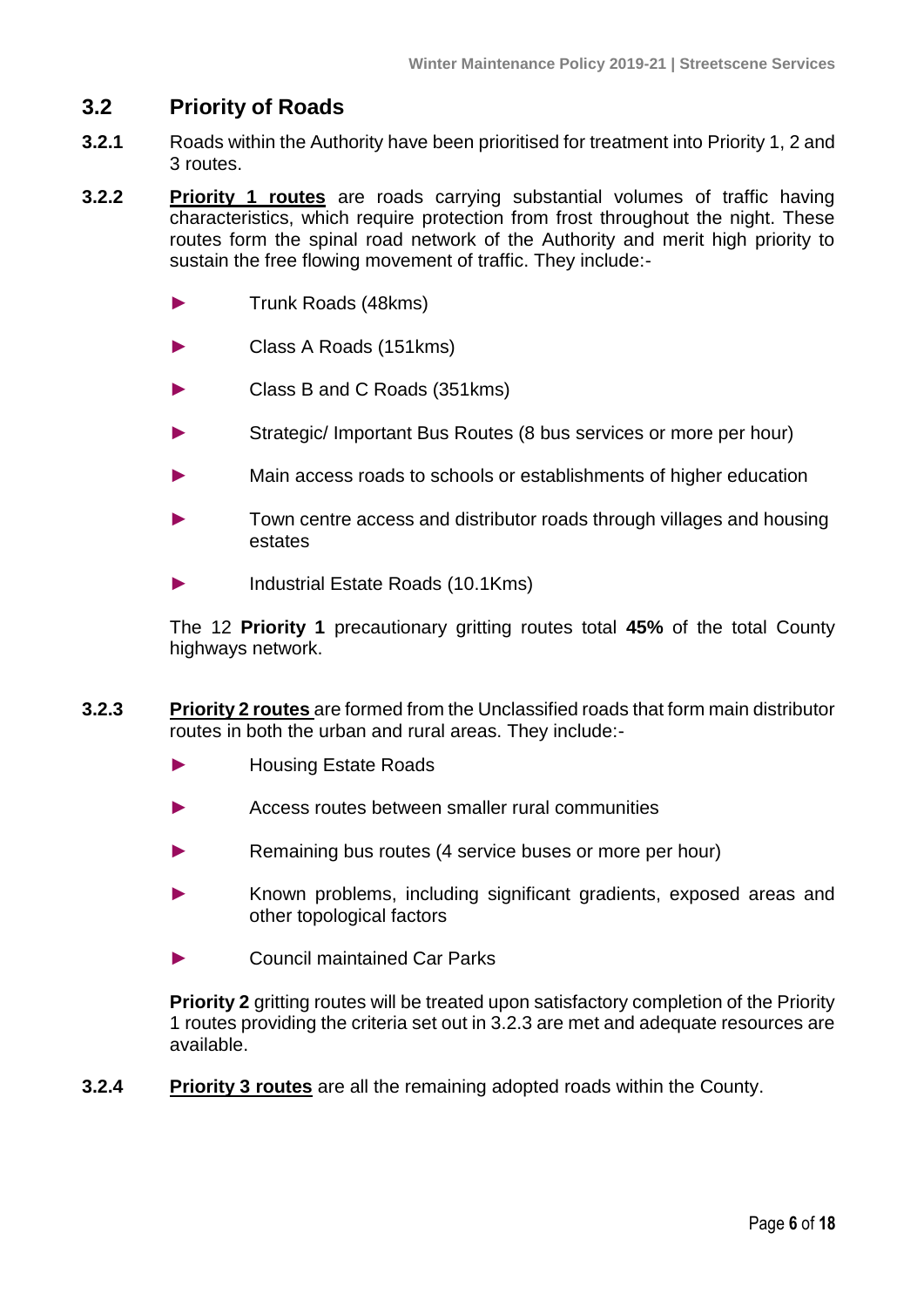#### **3.2.5 Priority of Roads**

- **3.2.5.1** All Priority 1 routes will be subject to precautionary gritting operations throughout the winter period at the discretion of the Highway Network Manager or his representative. The decision to undertake precautionary gritting actions is made daily at around 13:00hrs between the period from 1 November to 30 April of the following year.
- **3.2.5.2** Priority 2 routes will only be treated in the event of icy conditions or a forecast of prolonged icy conditions, and following the satisfactory treatment of the Priority 1 routes. The Duty Officer will make the decision whether or not to proceed to Priority 2 routes. The protocol for treatment during this period will be for a continued action on the Priority 1 gritting routes as required with discretionary actions being taken on Priority 2 routes in response to known or observed problem areas, or in relation to requests that have been assessed and justified by staff of Flintshire County Council. If temperatures remain below zero with prolonged icy conditions the winter maintenance teams will continue to undertake inspections and liaise closely with the Duty Officer. The level of actions will be dictated by the available resources and the weather forecast outlook. Bulk gritting vehicles and manual salting gangs will be deployed for this purpose. A discretionary decision to suspend further actions pending improving weather conditions may be taken.
- **3.2.5.3** Priority 3 routes will normally be treated dependent upon the availability of appropriate resources following the satisfactory attention to Priority 1 and 2 routes and will be restricted to normal working hours, and in response to known or observed problem areas, or in relation to requests that have been assessed and justified by staff of Flintshire County Council..
- **3.2.5.4** During the onset of snow conditions and the satisfactory treatment of the Priority 1 routes, all available plant and resources will be deployed to clear snow within the Priority 2 routes. During such operations the gritting appliances will be directed by Flintshire County Council staff who will patrol their respective areas and liaise with the Duty Officer.
- **3.2.5.5** The Authority employs 38 No. agricultural snow ploughing contractors to clear the highway during periods of snow conditions. Each Contractor has a dedicated route which enables the Authority to clear the entire adopted highway network within the County. During snow conditions contractors may be hired at the discretion of the Duty Officer or his representative at the tendered rates. The schedule of the snow ploughing contractors is available to all winter maintenance staff to access as required.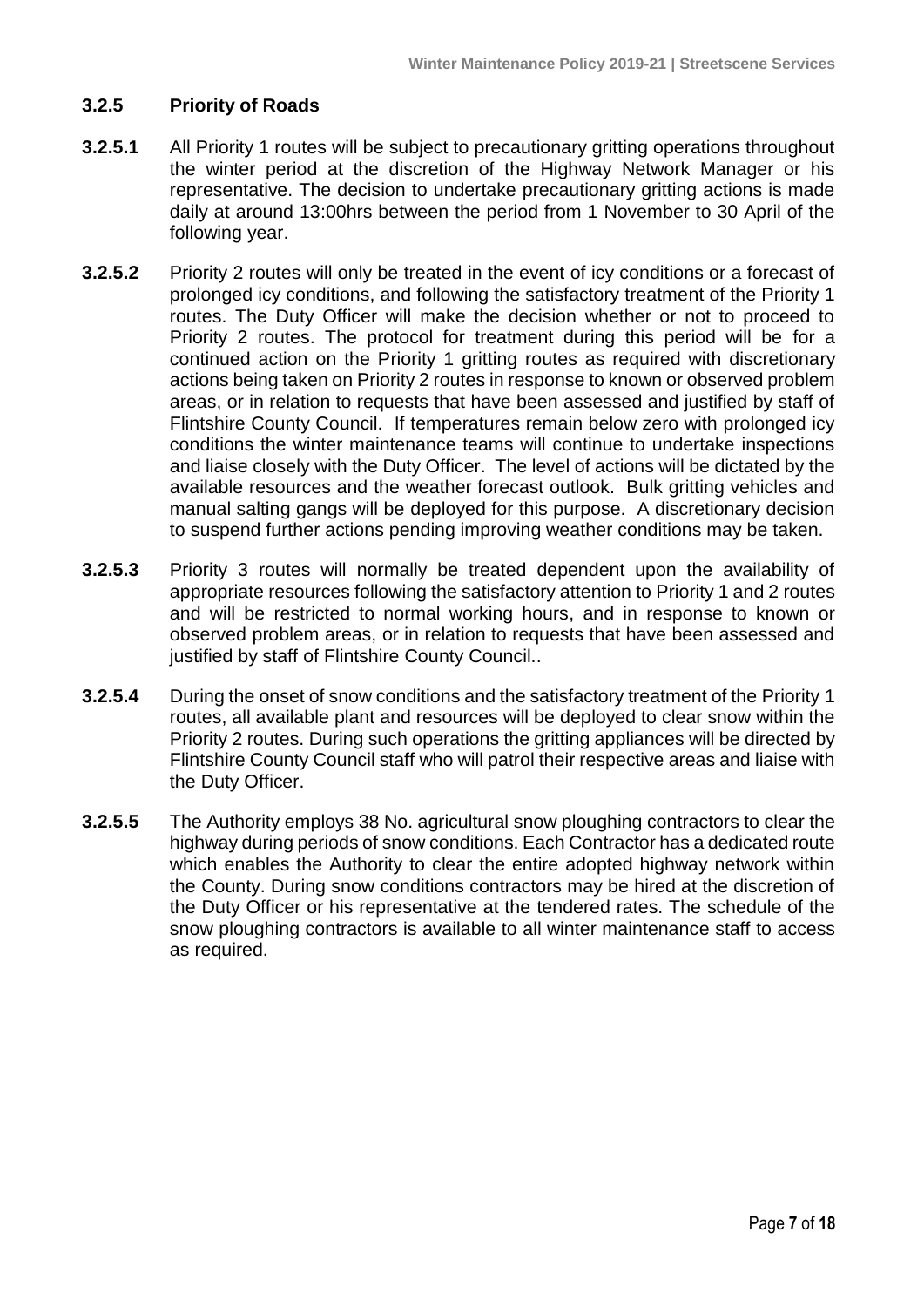| <b>Route type</b> | <b>Precautionary</b><br><b>Salting</b> | <b>Salting</b>               | <b>Times</b>                                                                                                                                                                                             |
|-------------------|----------------------------------------|------------------------------|----------------------------------------------------------------------------------------------------------------------------------------------------------------------------------------------------------|
| <b>Priority 1</b> | At any time of<br>the day              | At any<br>time of<br>the day | When ice is predicted Priority 1 routes will<br>be pre salted before the on-set of frost.<br>Where severe conditions such as snow or<br>ice persist resources will remain on<br><b>Priority 1 routes</b> |
| <b>Priority 2</b> | <b>None</b>                            | At any<br>time of<br>the day | Priority 2 routes will only be treated if<br>severe weather conditions persist and the<br>Priority 1 routes have been completed                                                                          |
| <b>Priority 3</b> | <b>None</b>                            | At any<br>time of<br>the day | On satisfactory completion of Priority 1<br>and Priority 2 routes and if severe weather<br>conditions persist these roads will be<br>treated on a reactive basis dependent<br>upon resources             |

### **3.2.5.6** Road Priority / Treatment Matrix Treatment

# <span id="page-7-0"></span>**3.3 De-icing Materials**

**3.3.1** Flintshire County Council procures its de-icing materials through a tendered process. The current tender is with Compass Minerals through the Yorkshire Purchasing Organisation and the life of the contract is 1<sup>st</sup> April 2019 to 31<sup>st</sup> March 2023.

### **3.3.2** 6.3 mm nominal size rocksalt

This is the most commonly used material for general purpose gritting. It is spread at a prescribed rate of 10 – 15 grams per square metre for precautionary gritting. This rate can be increased to 40 grams per square metre when treating snow conditions. These rates are in accordance with the recommendations made in the Code of Practice for Highways Maintenance Management and the Trunk Road Maintenance Manual.

### 6.3 mm nominal size coated rocksalt (Safecote)

This material is standard rocksalt with an applied coating which enhances its performance to treat ice at lower temperatures (conventional rocksalt has a reduced efficiency at temperatures below -6 degrees centigrade). It has a greater adhesion to the applied surface and is effective over a longer period.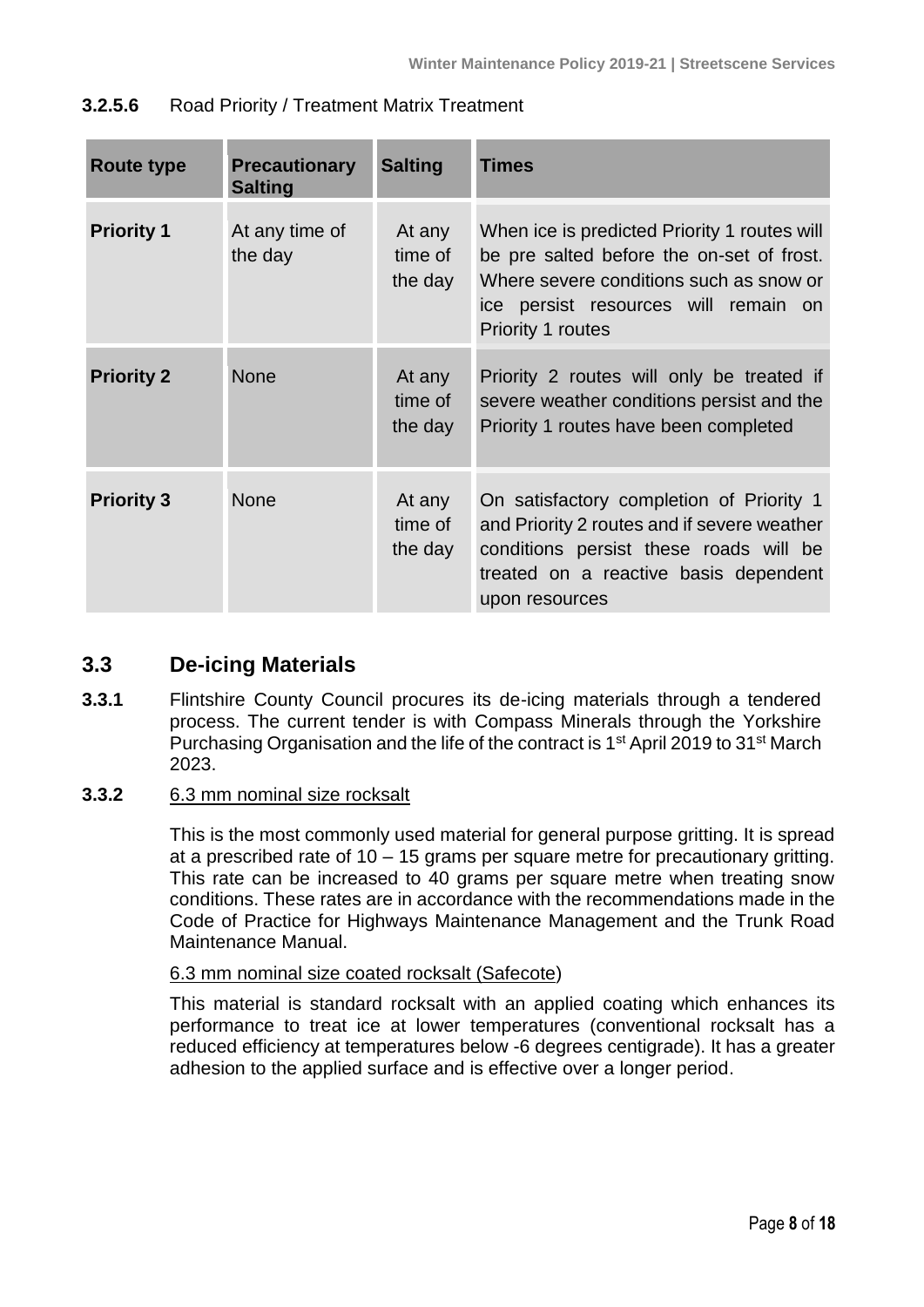- **3.3.3** A total of 2200 tonnes of coated rocksalt (Safecote) is currently stored in a storage dome at Alltami Depot. A stock management service is operated in collaboration with the Compass Minerals, Winsford. The stock management system highlights the requirement for the delivery of rocksalt which is triggered by predetermined maximum and minimum intervention stock levels throughout the winter season. This service provides the following benefits:-
	- Fresh stocks of rocksalt which retain maximum salinity values.
	- Controlled levels of stock to meet storage availability and providing the ability to avoid storing large volumes of rocksalt outside of the winter period.
	- Avoidance of a shortage of rocksalt during periods of high demand
	- Regional proximity of supplier provides reduced delivery times.

#### **3.3.4 Strategic Salt Stocks**

Due to national shortages of rock salt in previous years and following advice from WLGA and Welsh Government, an additional strategic salt stock of 7000 tonnes is stored under sheeting at the Greenfield Recycling Site at Greenfield.

**3.3.5** Most of the road de-icing salt used in the UK is derived from a non-renewable source through mining a natural salt bed stretching from North West England to Ireland. The majority of rock salt is a 10mm grain size to British Standard BS3247. However, a trend is emerging in the UK where a number of Highway Authorities are moving toward a 6.3mm grain size. BS3247 requires the rock salt to contain no more than 4% moisture by weight and the soluble Sodium Chloride content to be not less than 90% of the dry salt mass.

> Flintshire County Council introduced using 6.3mm grain size coated salt in 2005/2006. The proprietary name of this product is Safecote.

- **3.3.6** To effectively remove ice from the road surface the rock salt requires the action of traffic, which assists in the process of breaking down the salt granules into a saline solution. This rapidly melts the ice and prevents further ice forming for several hours.
- **3.3.7** Salt in solution freezes at a lower temperature than water and if spread before the onset of freezing conditions can be effective in preventing ice from forming on road surfaces at temperatures down to -7°c. However, salt is only effective if it can form a solution with the water on the road surface. If this water has already frozen before the salt is applied, the salt is much less effective in combating the slippery conditions. The generic term 'gritting' is often used to describe what is actually "pre-salting" or "precautionary salting", i.e. spreading salt before the onset of ice or frost formation.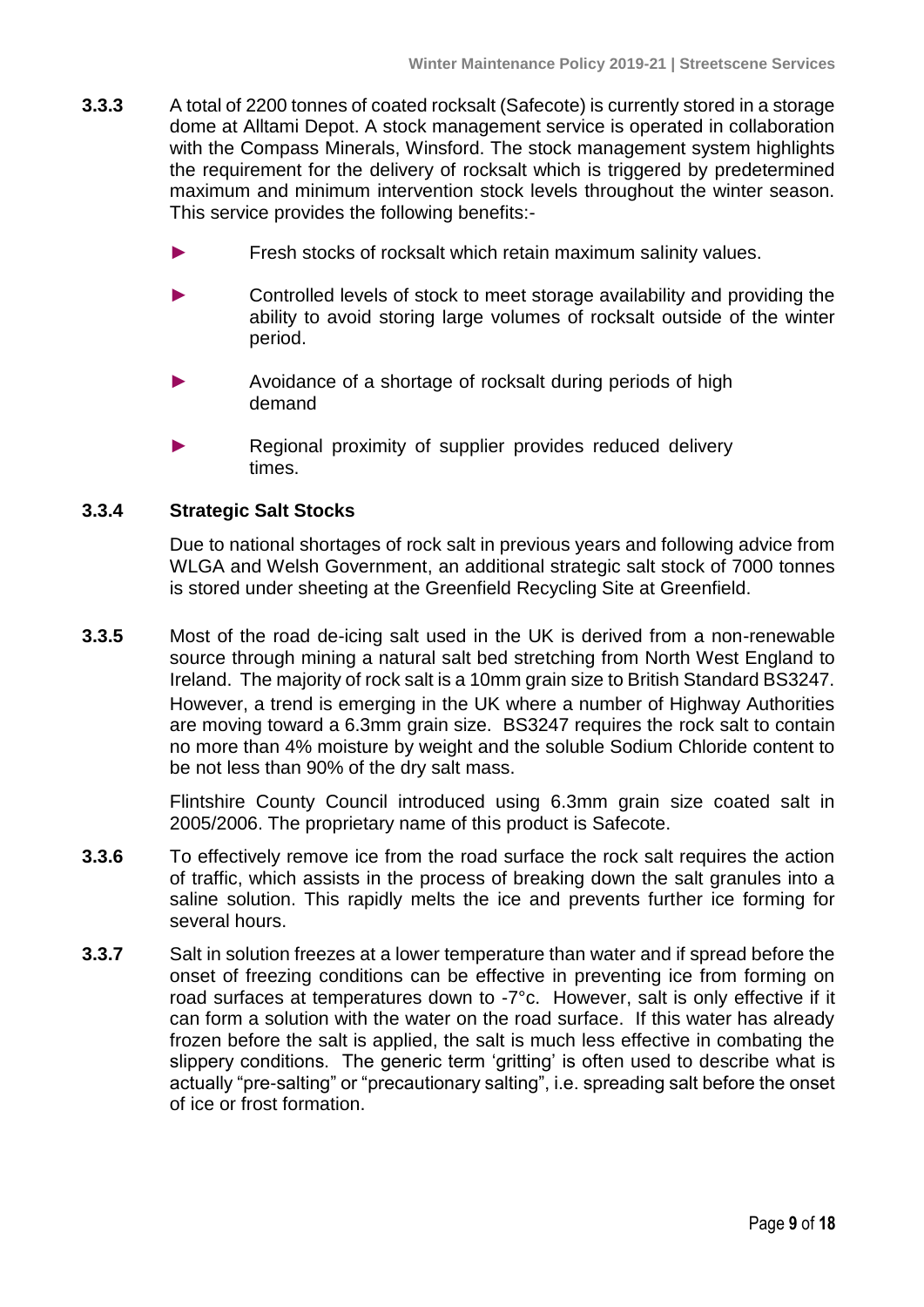- **3.3.8** The significant benefits of using Safecote Salt are:-
	- ► more accurate spreading of the salt
	- ► more salt remains on the road surface
	- reduced wastage
	- ► faster de-icing effect
	- increased longevity on the road surface
	- less Sodium Chloride used
	- less corrosive to the gritter vehicles
	- less corrosive to the highway infrastructure.
	- cost benefit

#### **3.3.9 Treatment Matrix**

**Carriageways -** The Council operations will follow the standard guidance issued by Welsh Government as part of the Trunk Road Maintenance Management Policy and the Code of Practise for Highway Maintenance and any subsequent amendments. The de-icing material will continue to be Safecote.

**Footways -** Following successful trials of alternative de-icing materials heavily used footways in town centres, car parks and sheltered accommodation will be treated with a product called 'Safethaw'. This product is a brine solution mixed with agricultural by-product similar to that used on the highway. 'Safethaw' is sprayed by using a knapsack sprayer or a self-propelled spray bar fitted to an All-Terrain Vehicle (ATV) or a pickup and will be applied in periods of heavy snow and prolonged icy conditions in accordance with the risk assessment for each element.

### <span id="page-9-0"></span>**3.4 Operational Practices**

- **3.4.1** The winter period is defined as between 1<sup>st</sup> October and 30<sup>th</sup> April each year. Streetscene drivers are contracted to deliver the service and standby payments will apply from November to March.
- **3.4.2** Forecasts are received at approximately 06.00hrs, 12.00hrs and 18.00hrs every day within the period between 1<sup>st</sup> October and 30<sup>th</sup> April each year by the duty Officer at Alltami Depot or the on-call Duty Officer at weekends.
- **3.4.3** A decision on the appropriate action will be made by the Duty Officer, and the supervisory staff and standby crew will be informed accordingly. Standby crews are available to respond to forecast changes and subsequent actions/decisions outside of normal working hours.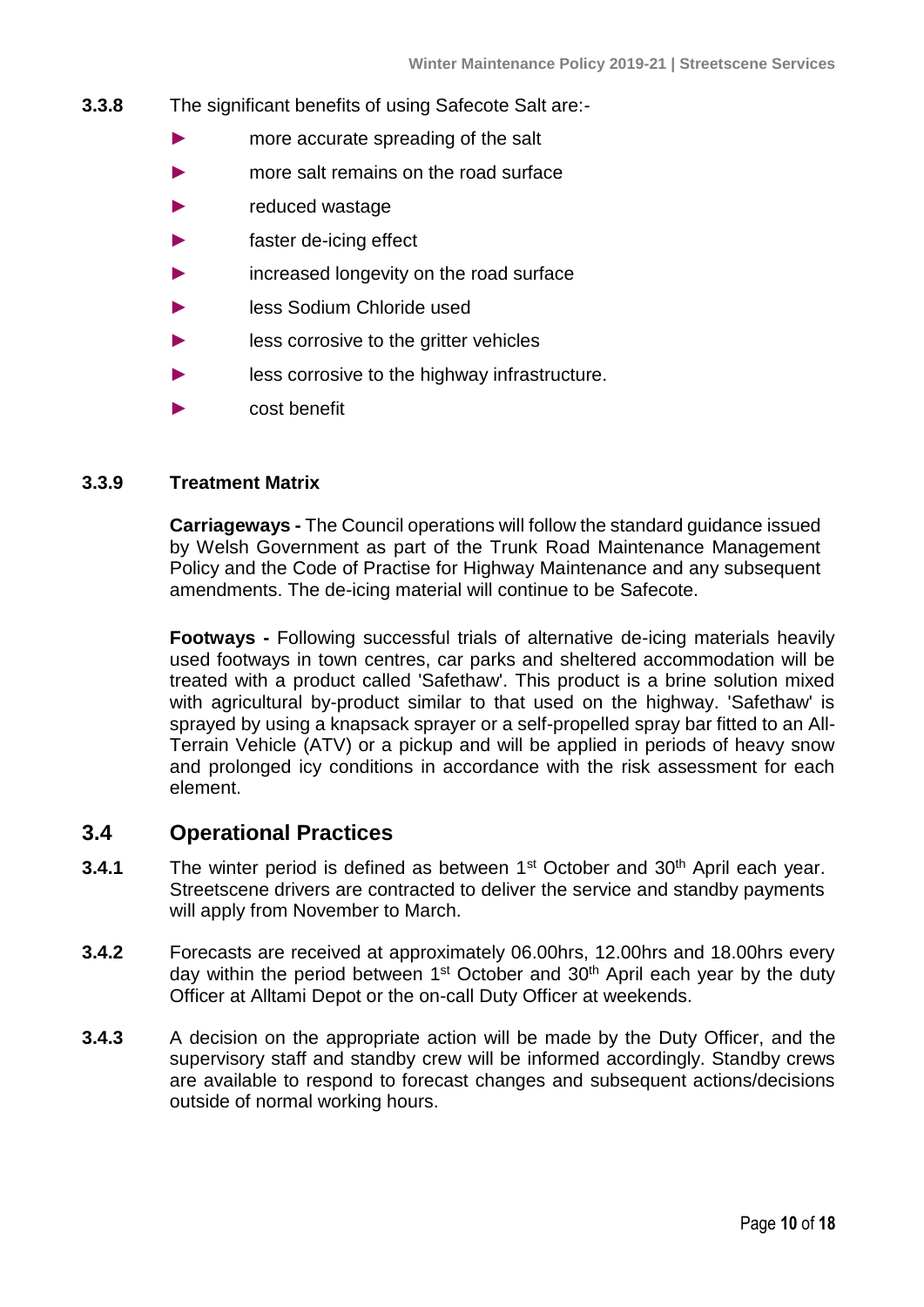- **3.4.4** Priority 1 routes will be treated before the formation of ice. The average route treatment time of 3.0 hours will be taken into account in making the decision to ensure that all pre-cautionary Priority 1 routes are completed on time. Any changes to the pre-determined actions will be verified with the Duty Officer before notification to the workforce. The situation may be varied by weather conditions such as heavy rain immediately before a frost, which may restrict the time to carry out the work.
- **3.4.5** Depending on the forecast, further actions may be required to support the precautionary gritting decisions. Whilst every effort will be made to plan this action it may be considered necessary to obtain updated forecast information from the Forecast Provider prior to a decision being made. The weather forecast update will be carried out by the Duty Officer at any time of the day or night, to ensure that appropriate actions are carried out in the interest of public safety and to provide a cost efficient service.
- **3.4.6** In the event of a forecast of snow the Priority 1 routes will be pre-treated prior to the event. Where this is not possible, for example when it starts as rain and turns to snow, a decision to delay action until the rain stops in order to prevent the salt from being washed away will be taken. It should be noted that this situation can be even more difficult if it occurs during the rush hour as traffic congestion impedes the progress of the gritting vehicle.
- **3.4.7** Following snowfall with significant accumulations, clearance work will continue around the clock until all Priority 1 roads are clear. When the Priority 1 roads are cleared to a standard which safeguards the safe passage of vehicular traffic, all available resources will be dedicated to attend to Priority 2 roads.
- **3.4.8** Priority 3 routes will receive attention when resources are available and after all Priority 1 and 2 roads have received appropriate treatment.
- **3.4.9** Services across Streetscene & Transportation (and possibly others across the wider Authority) will support the Winter Service during periods of prolonged disruption to the county. It may be necessary to curtail certain services during these periods, for reasons such as practicality or safety, and the resource and labour will be redirected to the Winter Service operations as appropriate.
- **3.4.10** During periods of snowfall, all gritting vehicles will be equipped with snow or slush ploughs depending on the type of snow being cleared. Snow ploughing contractors will be deployed at the discretion of the Duty Officer.
- **3.4.11** Following periods of heavy snowfall, priority should be given to the inspection and clearance of gullies to ensure that meltwater from snow on verges and central reservations can quickly drain away.

# <span id="page-10-0"></span>**3.5 Communication**

During periods of severe or prolonged adverse weather conditions, the service will provide updates to the senior leaders group (including the Chief Officer Team and Cabinet Members, along with relevant operational managers) advising them of the impact of the current weather conditions, a summary of the weather forecast, a briefing on the allocated resource and operational response, and an outline of the operational plans in place to deal with the forecast.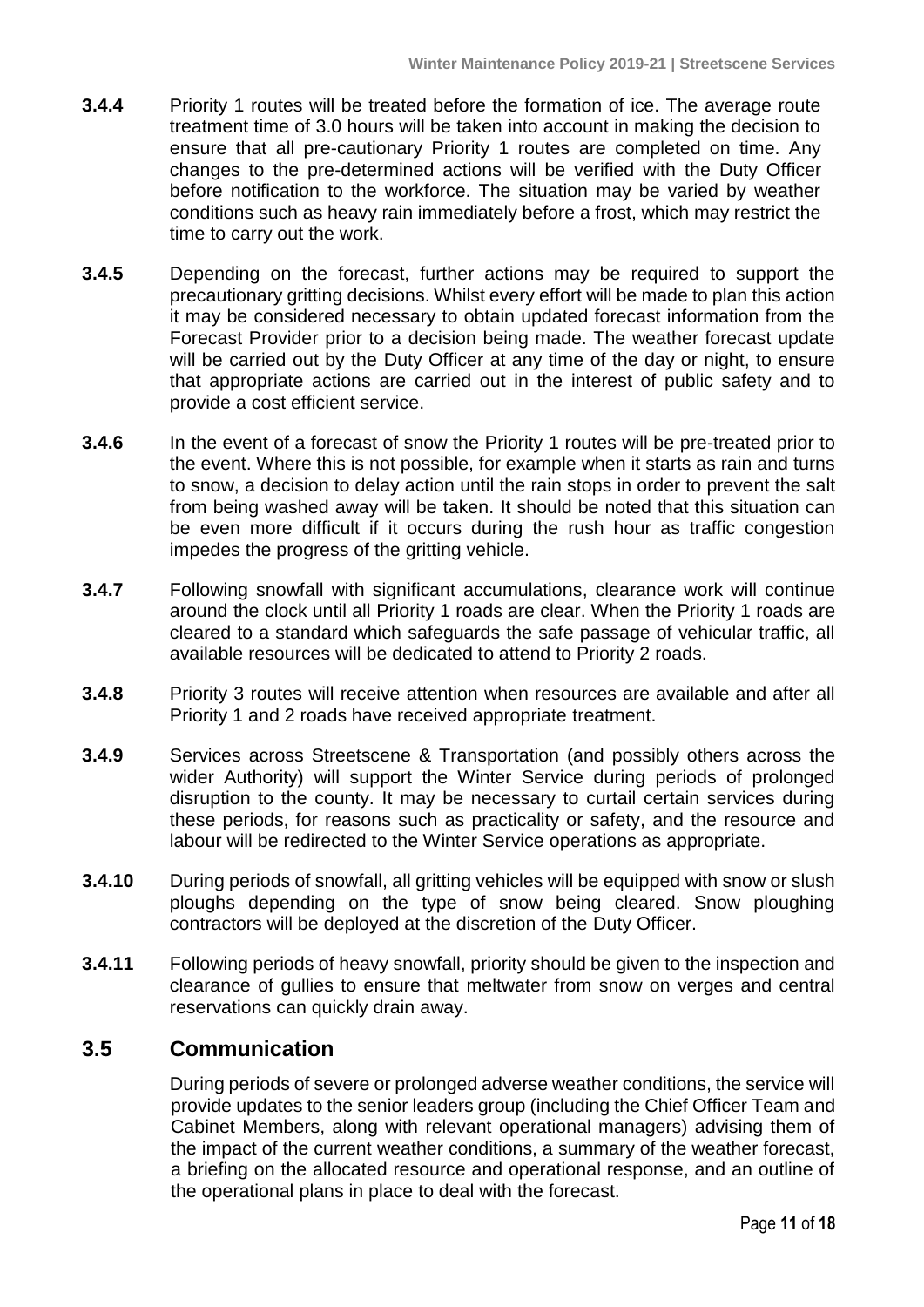# <span id="page-11-0"></span>**3.6 Partnership Working**

**3.6.1** Liaison and cross boundary operational practices are established between Flintshire County Council and its neighbouring Authorities and North & Mid Wales Trunk Road Agency, with the intention of maintaining a consistency and continuity of winter services throughout the region.

> For this purpose the following cross boundary precautionary gritting arrangements are in place:-

**Wrexham County Borough Council** will treat the following roads for **Flintshire County Council**:-

► B5102 from County boundary Llay to A541 Mold Road.(Hollybush)

**Flintshire County Council** will treat the following roads for **Wrexham County Borough Council:**

- B5430 Bwlchgwyn from County Boundary to Four Crosses
- ► B5373 County Boundary to Miners Road (Sharps)

**Flintshire County Council** will treat the following roads for **Denbighshire County Council**:

► Section of road from A5151 to Gwaenysgor Cross Roads

**Denbighshire County Council** will treat the following roads for **Flintshire County Council:**

- ► Section of the A494 from County Boundary, Cadole to Cadole juction
- **3.6.2** It is the responsibility of each individual Highway Authority to ensure adequate treatment of the roads under their jurisdiction. A protocol of daily communications between neighbouring authorities / agencies has therefore been established to ensure continuity of actions.

### <span id="page-11-1"></span>**3.7 Footways and Cycleways**

**3.7.1** Footways, pedestrian areas or cycleways are not included in precautionary salting operations. Nevertheless, there will be a certain amount of overspill of salt onto footways and cycleways when precautionary salting is being carried out on adjacent carriageways.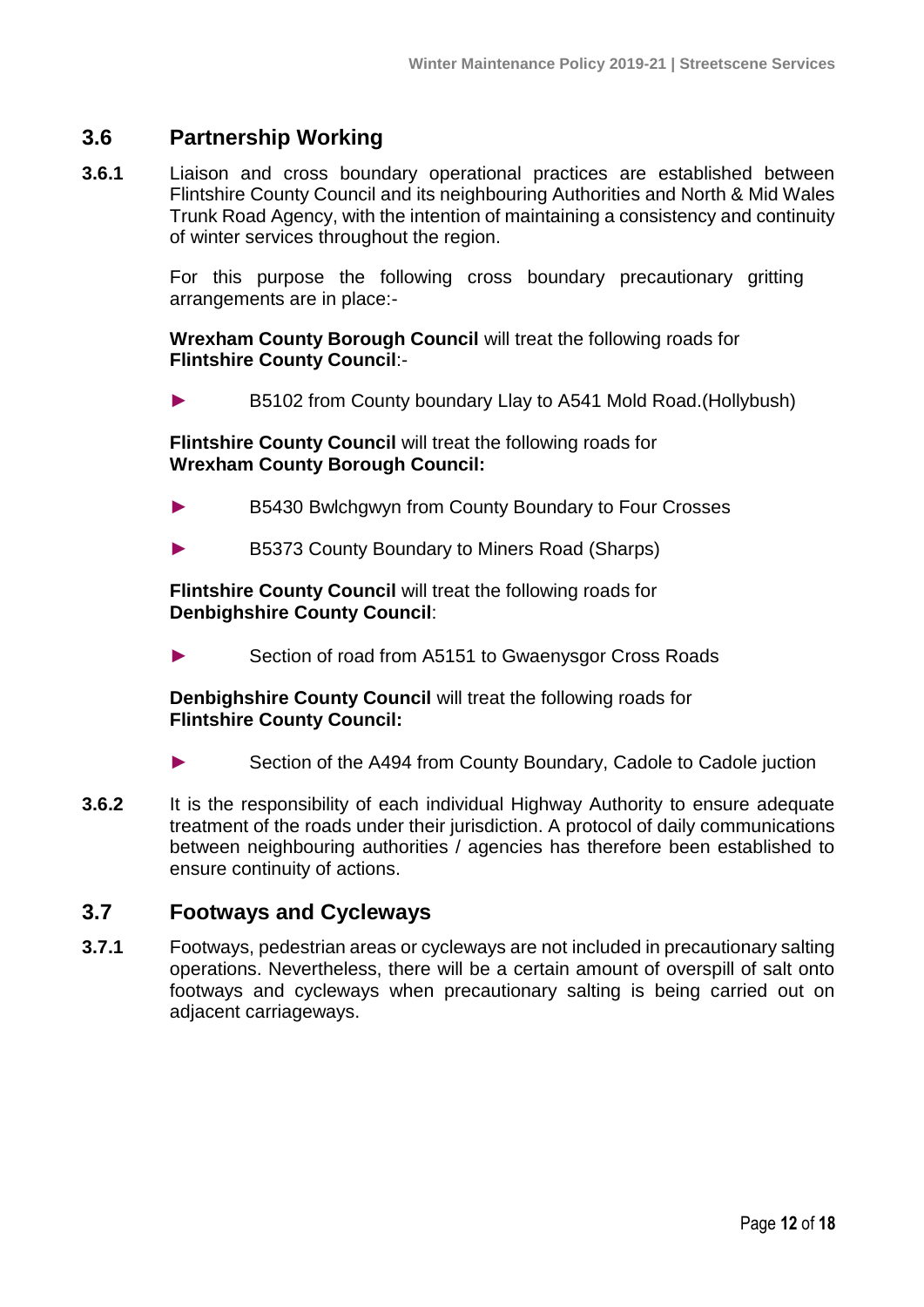- **3.7.2** Resources will be deployed to treat footways once snow has settled or during periods of prolonged freezing conditions on a priority basis at locations including:
	- Town centre footways and footways in the vicinity of shopping areas
	- ► Footways in the vicinity of civic buildings
	- Public highway in the vicinity of hospitals
	- ► Public highway in the vicinity of residential homes / old age pensioners flats
	- Public highway in the vicinity of day care centres
	- ► Public highway in the vicinity of Schools (during term times only)
	- ► Footbridges
	- ► Bus Stops
	- ► Cemeteries

If any reports of icy footways are received for locations not included in the above criteria, the footway will be inspected to assess whether treatment is appropriate, however this is dependent upon available resources.

# <span id="page-12-0"></span>**3.8 Salt Bins and Salt Heaps**

- **3.8.1** Salt bins are located in areas for the use of pedestrians and motorists to treat the public highway only. The decision for the distribution of salt bins is that of the Highway Network Manager or his representative in the interest of financial management.
- **3.8.2** Salt bin locations will be individually assessed against criteria which include:-
	- ► Non precautionary gritting routes
	- ► Location within bounds of public highway
	- ► Benefit to road safety, i.e. areas with steep inclines
	- Traffic volumes
	- ► Proximity to schools and locations of public interest.

A Pro Forma to aid in the assessment of suitable salt bin locations has been created and will be distributed to staff as required.

- **3.8.3** All salt bins will be filled at the start of the winter season and refilled once again in January, if necessary. Similarly, salt heaps will be provided before the winter season and replenished once during the winter months.
- **3.8.4** Salt heaps in the rural areas will also be subject to the same assessment criteria as the salt bins.
- **3.8.5** Streetscene Services will provide salt bins and rock salt within Council establishments on request at cost to the relevant Department. Every effort is made to establish and meet the requirements of each Department prior to the onset of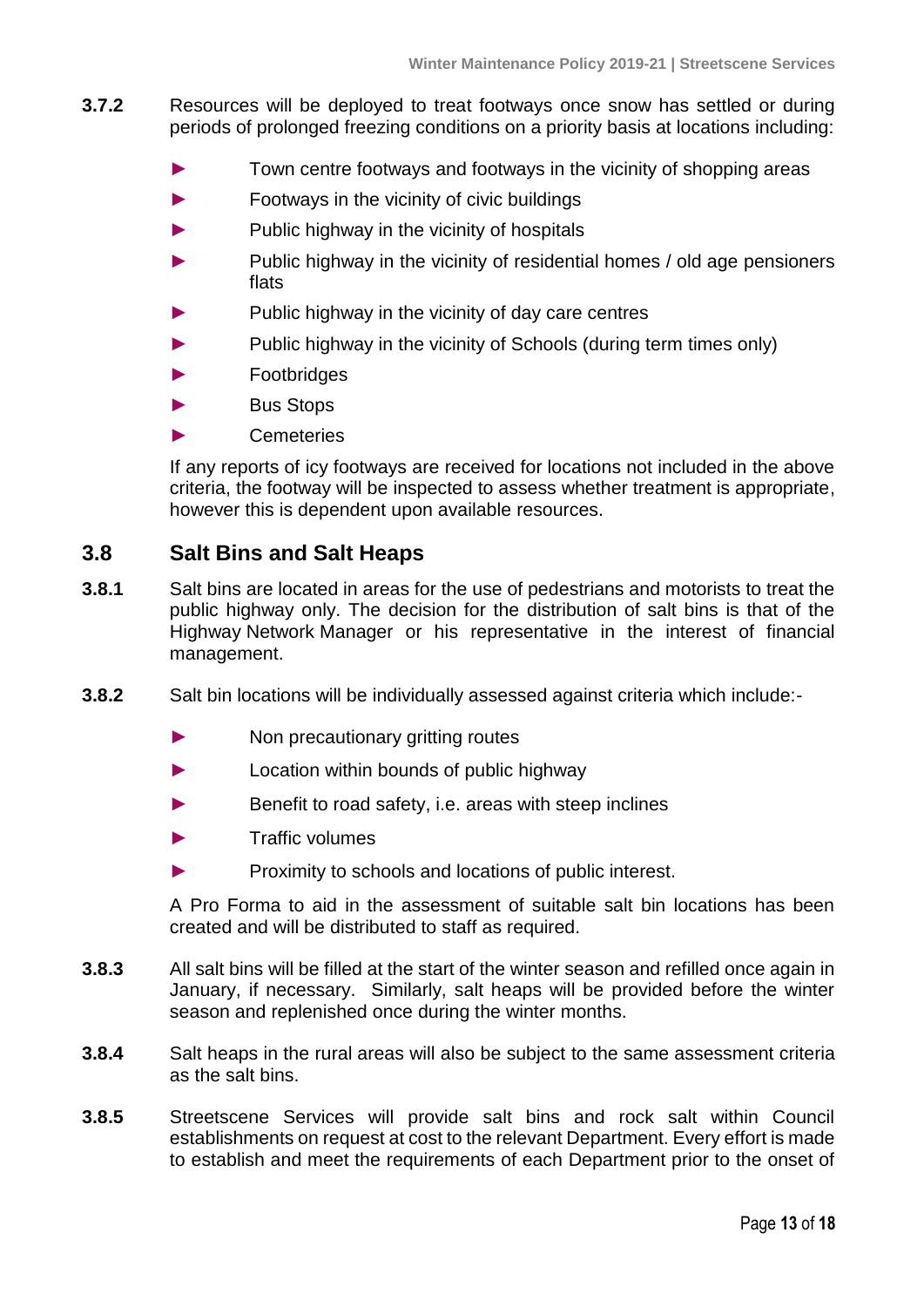the winter season. The availability of resources will dictate the priority allocated to provide this service during the winter season.

**3.8.6** Provision is available for Community Councils to purchase salt bins and rock salt from Streetscene Services with the intention of supplementing the Authority's winter maintenance services to the benefit of the general public. Salt bins purchased by the Community Council will be distinguishable from Streetscene salt bins and will be maintainable by the Community Council. Location of the salt bin on the public highway will require prior approval of the Highway Authority.

## <span id="page-13-0"></span>**3.9 Resources**

- **3.9.1** The workforce involved will all be part of Streetscene Services and all drivers will be trained and assessed. Additional resources can be sought from other sections within the service if required.
- **3.9.2** The Council's winter maintenance fleet consists of 12 frontline gritting vehicles and 2 spare gritting vehicles, these are supported by 3 trailer type gritters. These are stored at Alltami Depot.
- **3.9.3** Welsh Government and WLGA have suggested that all Authority's in Wales hold a strategic salt stock to ensure resilience in the event of further winters of extreme weather and national shortages of rock salt. For this coming season Flintshire will hold an additional residual salt stock of 7000 tonnes covered and sheeted at the Greenfield green waste recycling site.
- **3.9.4** The suggested minimum stock levels is based on the last six year average usage figure and with a multiplier of 150%. The tonnage of salt held in Flintshire for 2017-19 will be a minimum of 9,000 tonnes.

### <span id="page-13-1"></span>**3.10 Standards Monitoring**

- **3.10.1** Flintshire County Councils service delivery is benchmarked against National performance statistics to ensure that a comparative cost effective service delivery is being maintained.
- **3.10.2** Regional and National meetings of operational staff and support service providers creates the opportunity for continual assessment of operational practices, standards and resources.

# <span id="page-13-2"></span>**3.11 Vehicle Tracking**

**3.11.1** Flintshire County Council's fleet of 14 bulk gritting vehicles have all been fitted with an innovative GPS tracking system. The tracking system is a monitoring device that interfaces with the control systems on the vehicles so not only do we know where the vehicle has been, but exactly what it was doing and, because it is web based, the information can be accessed remotely. The tracking system operates in real time and therefore it is easy to find out exactly where a vehicle is and to check its activity. This gives the Duty Officers the confidence to ensure that any operational decisions that they make are based on accurate live information.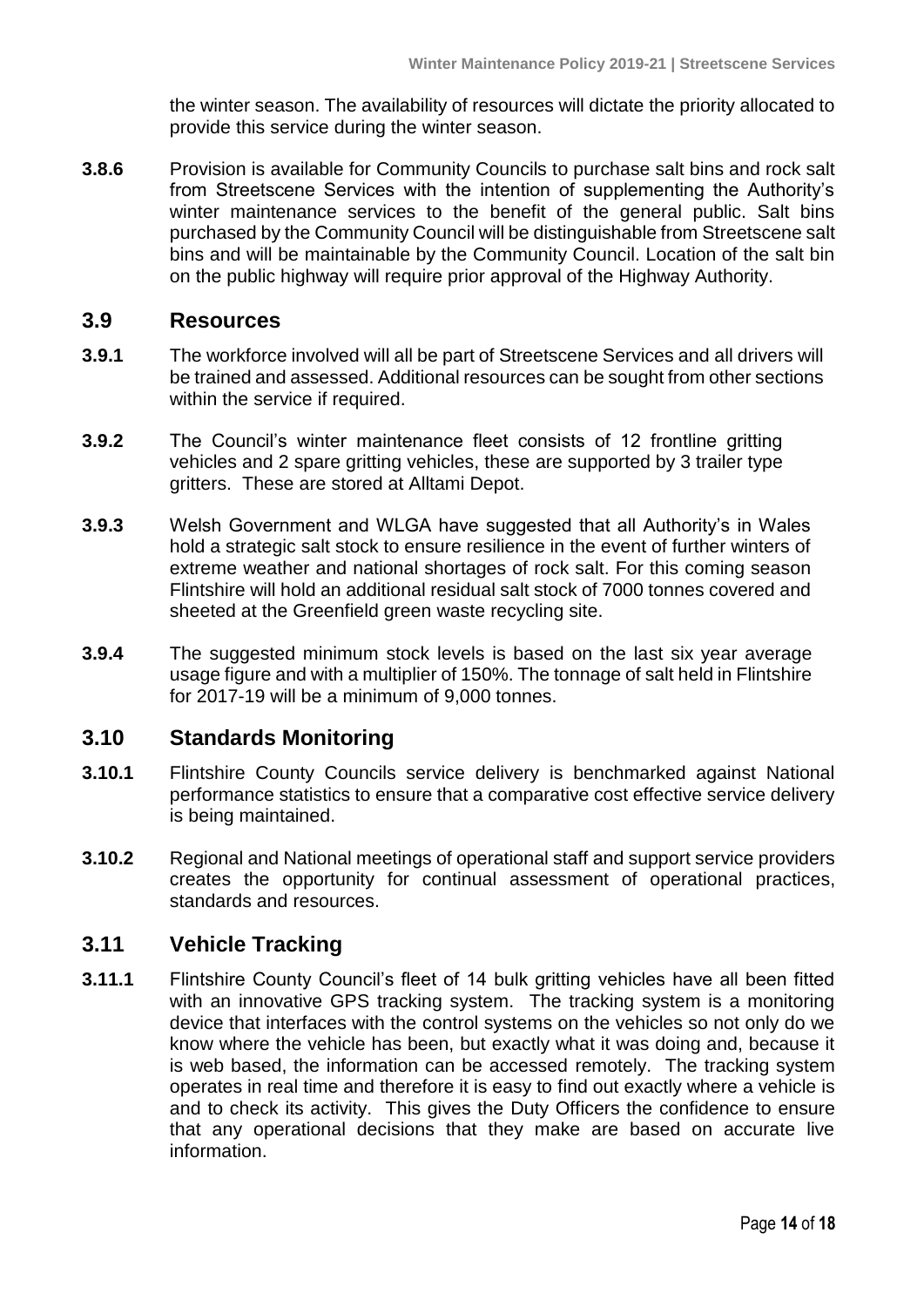- **3.11.2** In these increasingly litigious times it is vital that Managers are able to provide positive supporting evidence in the event of a claim. The GPS tracking system will monitor how much salt was spread on what roads, at what rate and at what time. The system is able to provide a record of all control box functions, route time, salt sensor data, spread rate/width and vehicle speed.
- **3.11.3** The Council operates a fleet of gritting vehicles all equipped with an Autologic system which spreads the amount of salt required based on the location, so gritter drivers can concentrate solely on the road and not have to focus on the vehicles spreading settings. The Autologic system has been pre-loaded with the Authorities road widths and ensures the optimal amount of salt has been spread to maximise the treatments, meaning salt is not wasted. The system provides optimisation and higher levels of road safety, leaving drivers free to concentrate on driving, and providing flexibility in staff deployment as route knowledge is not necessary for the driver.

# <span id="page-14-0"></span>**3.12 Extreme Weather Protocol**

- 3.12.1 On receipt of a severe weather warning an operational control room will be established in Alltami and manned by staff from Streetscene Services who will act as a dedicated point of contact for the Contact Centre staff. The staff within the operational control room will have direct contact with Streetscene Coordinators/Supervisors who will be on-site to investigate complaints and mobilise dedicated gritting vehicles under their direct control.
- 3.12.2 The operational control room will be responsible for directing all operations and act as a liaison contact to the press office through which all press releases with be made.

# <span id="page-14-1"></span>**3.13 Community Engagement**

- 3.13.1 Flintshire County Council is committed to provide assistance in the form of small quantities of rock salt and tools to community and local groups to enable them to assist with the removal of snow and ice off the footpaths within the urban areas.
- 3.13.2 The Highway Network Manager will write annually, prior to the winter, to all Community Councils and known action groups for contact details of interested parties and for their requirements.
- 3.13.3 Contact details provided by these groups will receive daily weather forecasts and details of the proposed daily winter maintenance action, by e-mail, direct from the forecast provider.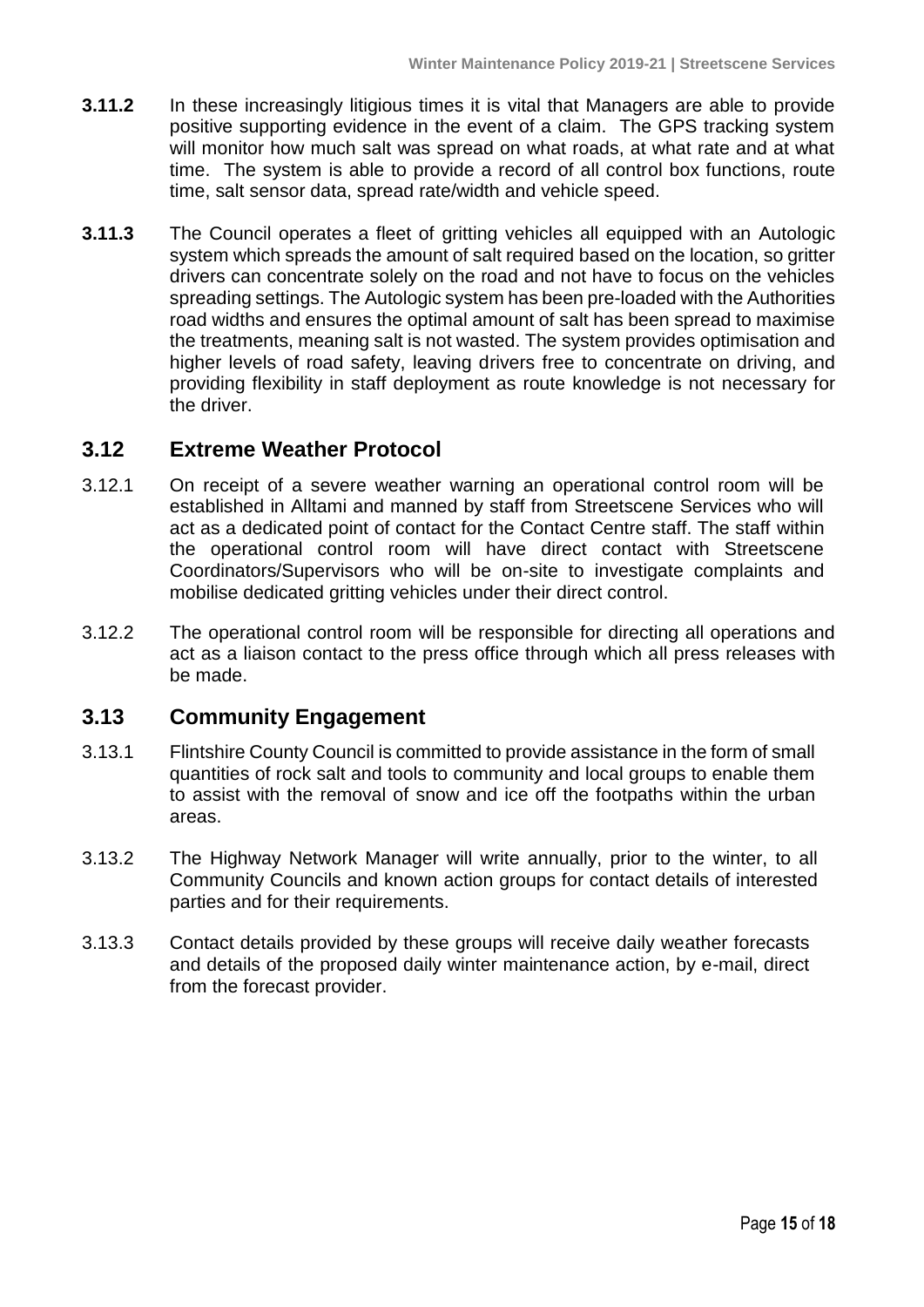# <span id="page-15-0"></span>**3.14 High Winds - Flintshire Bridge Closure/Restriction Procedure**

- 3.14.1 **Forecasts** Weather forecasts are received daily via e-mail from MetDesk for the next 3 days. These should be reviewed daily by the Duty Officer to anticipate likely restrictions and resources required to implement a bridge closure or lane closures.
- 3.14.2 When wind gusts are forecast over 50 mph within the next 24 hours the Duty Officer should ring Weather service provider and seek advice from a forecaster of the risk of high winds in excess of the criteria described below.
- 3.14.3 Based on the advice of the forecaster the Duty Officer will decide on any necessary restriction using the criteria described below.
- 3.14.4 Experience has shown that a planned closure based on forecasts is preferable to waiting until wind speeds increase and reacting to them at short notice. If a closure is planned, due to a forecast advice from MetDesk, the FCC Press Office should be informed immediately so they can list the closure on the FCC web site and inform local radio stations in advance of the closure.

#### 3.14.5 **Criteria for Traffic Restrictions for A548 Flintshire Bridge**

| <b>Wind</b><br><b>Speed</b><br>(miles/h) | Wind<br><b>Speed</b><br>(km/h) | Wind<br><b>Speed</b><br>(m/s) | <b>Restriction</b>                                          |
|------------------------------------------|--------------------------------|-------------------------------|-------------------------------------------------------------|
| 50-55                                    | 80-88                          | $22 - 25$                     | No restriction – Monitor wind speeds                        |
| 55                                       | 88                             | 25                            | Close bridge<br>or<br>Down-wind lane closures (see note (i) |
| 60                                       | 95                             | 27                            | Close bridge                                                |

#### **Notes:-**

- (i) In exceptional circumstances a down-wind lane closure can be implemented to allow the bridge to remain open for wind speeds above 55 mph. Generally this method of restriction would only be considered when there is advance notice of anticipated high wind speeds over a prolonged period. A down-wind lane closure provides an empty lane in the event that a vehicle is blown off course or blown over. In addition traffic speed is generally reduced. For down-wind lane closures there will be a slow lane closure on one carriageway and a fast lane closure on the other.
- (ii) The above allowable wind speeds may be increased by 5 mph if the wind is a head or tail wind i.e. blowing along the bridge in a due East or Westerly direction.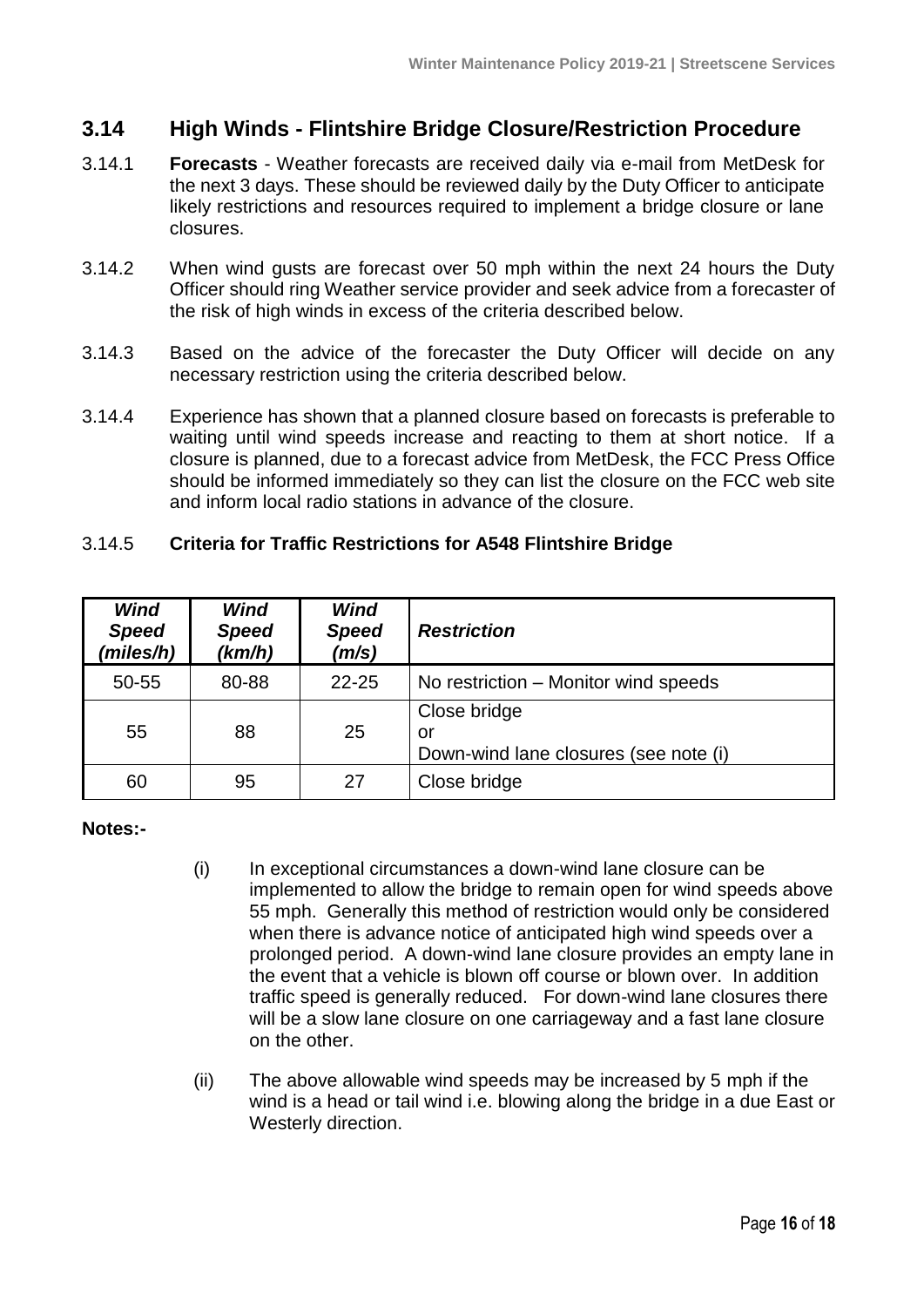- 3.14.6 **Closure** If a full closure is decided upon, the duty officer will:
	- . ► Arrange for warning and diversion signs to be deployed and for the bridge to be close.
		- Inform all listed in the Contact List contained within the FCC Winter Maintenance Operation Plan handbook which is issued to all nominated personnel.
		- The police will inform the media and other emergency services of the closure
- 3.14.7 If a lane closure is decided upon the Duty Officer will arrange this and inform FCC Street works Section and the Police.
- 3.14.8 **Monitoring** If it is decided that no immediate action is required, the situation shall be monitored by the Duty Officer until the risk of high winds has receded.
- 3.14.9 If a restriction/closure is implemented the Duty Officer shall monitor the situation and contact the Police to keep them informed of the anticipated re-opening time.
- 3.14.10 **Re-Opening** When the weather improves the Duty Officer shall decide on a time for the removal of any restriction. PA can give advice on timing of reducing wind gust speeds.
- 3.14.11 The Duty Officer shall arrange for the removal of signs, cones and diversion signs used for the closure and inform the FCC Street works Section & Press Office, Police, Shotton Paper and FCC Business Development when the bridge is reopened.

# <span id="page-16-0"></span>**3.15 Flooding**

- 3.15.1 **Forecasts** Weather forecasts are received daily via e-mail from MetDesk for the next 3 days. The service is also in receipt of national flood guidance alerts. These should be reviewed daily by the Duty Officer to anticipate likely impacts and resources required to respond.
- 3.15.2 The nature of flooding tends to be very localised and is difficult to predict accurately, however resources will be allocated to inpsect known hotspot and drainage infrastructure prior to forecasted events.
- 3.15.3 The Duty Manager should refer to the Flintshire County Council Sandbag Policy when considering the prioritisation of requests.

# <span id="page-16-1"></span>**4 | Risk Assessment**

- 4.1 The winter maintenance service has undertaken various risk assessments on the provision of road surface treatments as follows:
	- ► Precautionary Treatment on Priority 1 Roads